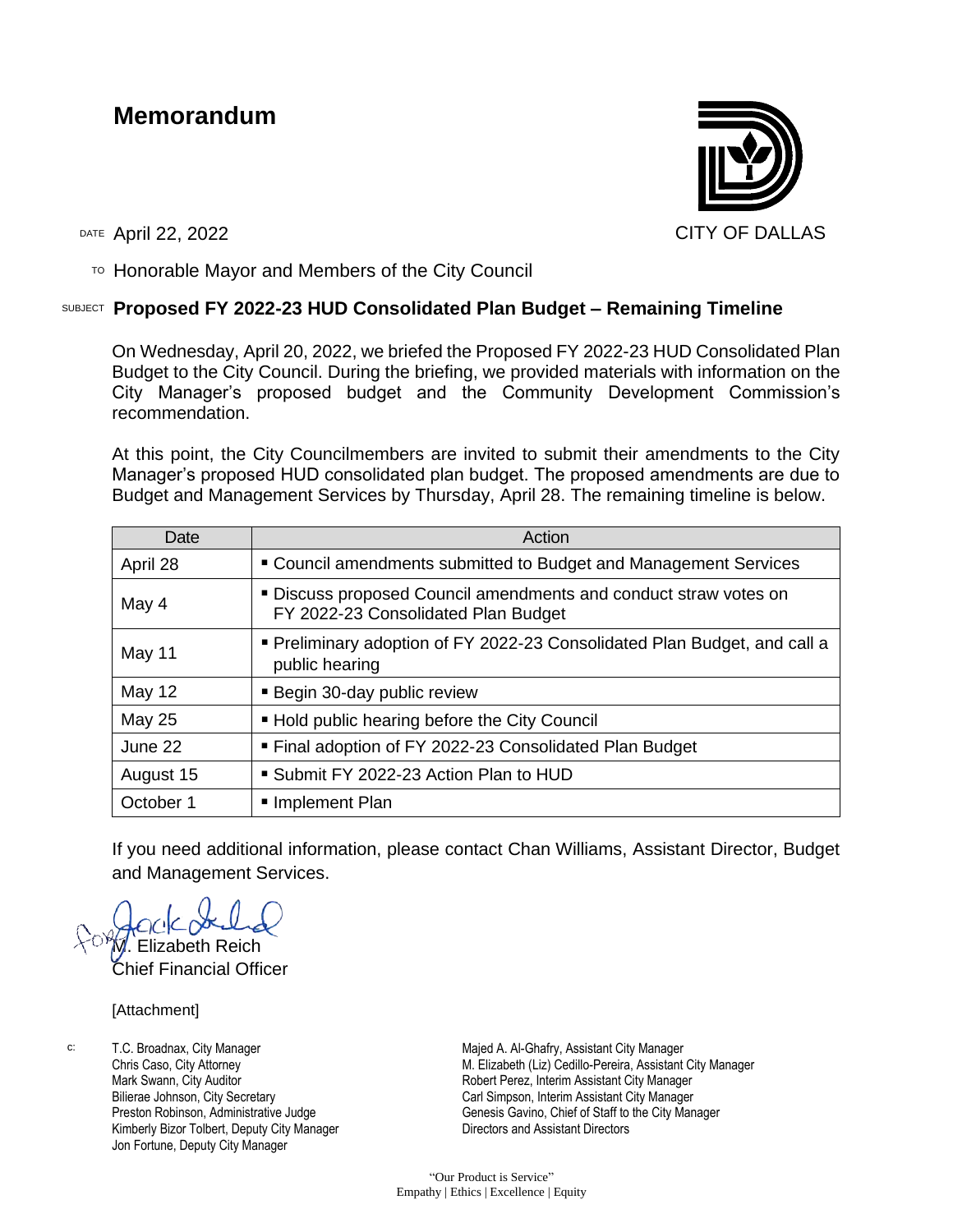#### **FY 2022-23 CONSOLIDATED PLAN FOR U.S. DEPARTMENT OF HOUSING AND URBAN DEVELOPMENT**

**APPENDIX**

**A B C Project Name Budget Budget SOURCE OF FUNDS Entitlement (grant)** 15,086,728 15,086,728 Program Income - Housing Activities **1990 1200,000** 200,000 200,000 One-Time Revenue 2,000,000 15,586,728 17,286,728 **Entitlement (grant)** 5,897,968 5,897,968 Program Income - Housing Activities 600,000 500,000 500,000 500,000 500,000 500,000 500,000 500,000 Forms of the structure of the structure of the structure of the structure of the structure of the structure of the structu 6,397,968 6,397,968 **Entitlement (grant)** 1,290,230 1,290,230 **Entitlement (grant)** 7,943,508 7,943,508 **TOTAL SOURCE OF FUNDS 31,218,434 32,918,434 USE OF FUNDS** Public Services (15% of CDBG maximum amount allowed) 2,265,163 2,297,030 Housing Activities 7,948,038 7,948,038 Public Improvements 2,400,000 4,024,314 Fair Housing and Program Oversight (20% of CDBG max amount allowed) 2,973,527 3,017,346 15,586,728 17,286,728 HOME Programs 6,397,968 6,397,968 6,397,968 ESG Programs 1,290,230 1,290,230 HOPWA Programs 7,943,508 7,943,508 **TOTAL USE OF FUNDS 31,218,434 32,918,434 Housing Opportunities for Persons with AIDS Community Development Block Grant HOME Investment Partnerships Program Emergency Solutions Grant Housing Opportunities for Persons with AIDS FY 2021-22 Amended FY 2022-23 City Manager's Proposed Community Development Block Grant Home Investment Partnership Emergency Solutions Grant**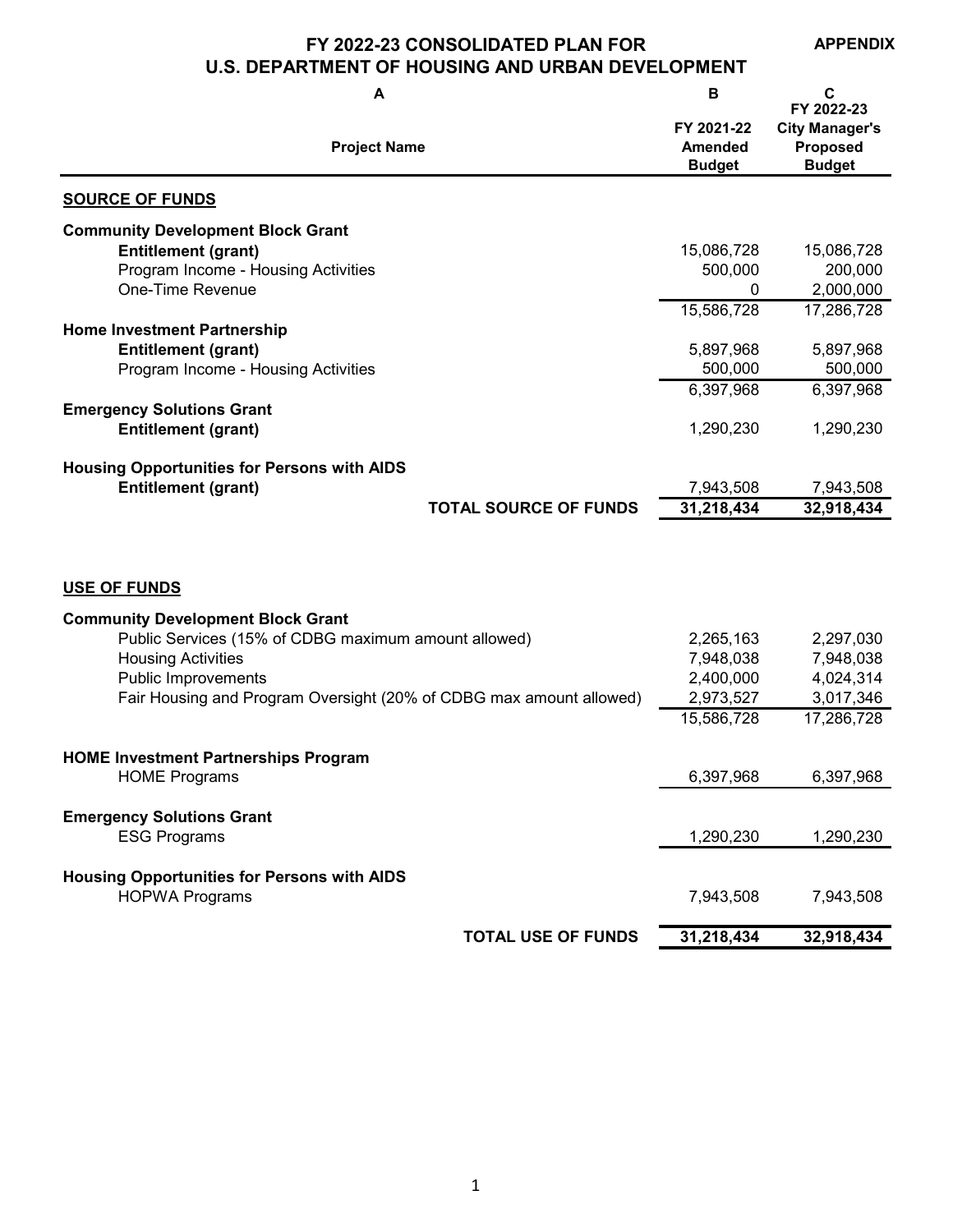**FY 2022-23 CONSOLIDATED PLAN FOR** 

**APPENDIX**

# **U.S. DEPARTMENT OF HOUSING AND URBAN DEVELOPMENT**

| A                                                                                                                                                                                                                                                                                                                                                                                                                                                                                                                                                                                                | B                                             | C<br>FY 2022-23                                    |
|--------------------------------------------------------------------------------------------------------------------------------------------------------------------------------------------------------------------------------------------------------------------------------------------------------------------------------------------------------------------------------------------------------------------------------------------------------------------------------------------------------------------------------------------------------------------------------------------------|-----------------------------------------------|----------------------------------------------------|
| <b>Project Name</b>                                                                                                                                                                                                                                                                                                                                                                                                                                                                                                                                                                              | FY 2021-22<br><b>Amended</b><br><b>Budget</b> | <b>City Manager's</b><br>Proposed<br><b>Budget</b> |
| <b>COMMUNITY DEVELOPMENT BLOCK GRANT (CDBG)</b>                                                                                                                                                                                                                                                                                                                                                                                                                                                                                                                                                  |                                               |                                                    |
| <b>CDBG - Public Services</b>                                                                                                                                                                                                                                                                                                                                                                                                                                                                                                                                                                    |                                               |                                                    |
| CD01 Out-of-School Time Program - Provide after school and summer<br>programs for low/mod income youth ages 6-12 Monday - Friday through<br>structured recreational, cultural, social and life skills activities. 24 CDBG<br>funded sites. FY 2022-23: estimated 2,800 children to be served. (PKR)                                                                                                                                                                                                                                                                                              | 851,424                                       | 851,424                                            |
| CD02 Early Childhood and Out of School Time Services Program - . The<br>program enables low/moderate-income parents to work and adolescent<br>parents to attend school by providing child care referral, support and<br>services. Contracts with providers ensures access to quality child care<br>services. Support levels based on cost and need, for infant or toddler<br>care, underserved communities, quality programs, and parent workshops.<br>Funds will also pay for intake, assessments and provide direct client<br>services. FY 2022-23: estimated 314 children to be served. (OCC) | 650,000                                       | 681,867                                            |
| <b>Youth Programs Sub-Total</b>                                                                                                                                                                                                                                                                                                                                                                                                                                                                                                                                                                  | 1,501,424                                     | 1,533,291                                          |
| CD03 Community Court Program - The Community Court, a unique program,<br>provides restoration to the community where the crime is committed,<br>seeks to rehabilitate individuals, deters further criminal action, and<br>encourage defendants to become productive members of the community.                                                                                                                                                                                                                                                                                                    |                                               |                                                    |
| FY 2022-23: estimated 1,020 clients to be served.                                                                                                                                                                                                                                                                                                                                                                                                                                                                                                                                                | 763,739                                       | 763,739                                            |
| South Dallas / Fair Park Community Court<br>$\bullet$                                                                                                                                                                                                                                                                                                                                                                                                                                                                                                                                            | 227,104                                       | 296,772                                            |
| South Oak Cliff Community Court                                                                                                                                                                                                                                                                                                                                                                                                                                                                                                                                                                  | 273,790                                       | 203,203                                            |
| <b>West Dallas Community Court</b><br><b>Other Public Services (Non-Youth) Sub-Total</b>                                                                                                                                                                                                                                                                                                                                                                                                                                                                                                         | 262,845<br>763,739                            | 263,764<br>763,739                                 |
|                                                                                                                                                                                                                                                                                                                                                                                                                                                                                                                                                                                                  |                                               |                                                    |
| <b>Total CDBG - Public Services</b>                                                                                                                                                                                                                                                                                                                                                                                                                                                                                                                                                              | 2,265,163                                     | 2,297,030                                          |
| CDBG - Public Services 15% Cap                                                                                                                                                                                                                                                                                                                                                                                                                                                                                                                                                                   | 2,298,027                                     | 2,297,030                                          |
| Under/(Over) Cap                                                                                                                                                                                                                                                                                                                                                                                                                                                                                                                                                                                 | 32,864                                        | (0)                                                |
| CDBG - Public Services Cap Percentage                                                                                                                                                                                                                                                                                                                                                                                                                                                                                                                                                            | 14.8%                                         | 15.0%                                              |
| <b>CDBG - Housing Activities</b>                                                                                                                                                                                                                                                                                                                                                                                                                                                                                                                                                                 |                                               |                                                    |
| CD04 Dallas Homebuyer Assistance Program - Provide no interest, deferred<br>payment loans for down-payment, principle reduction and closing cost<br>assistance. FY 2022-23: estimated 11 loans to be administered.                                                                                                                                                                                                                                                                                                                                                                               |                                               |                                                    |
|                                                                                                                                                                                                                                                                                                                                                                                                                                                                                                                                                                                                  | 400,000                                       | 400,000                                            |
| <b>Homeownership Opportunities Sub-Total</b><br>CD05 Home Improvement and Preservation Program (HIPP) - Provide an all-                                                                                                                                                                                                                                                                                                                                                                                                                                                                          | 400,000                                       | 400,000                                            |
| inclusive repair and rehabilitation program for single-family owner-<br>occupied housing units and landlord/rental multi-family units, with the<br>purpose of making needed improvements and preserving affordable<br>housing. FY 2022-23: TBD households to be served.                                                                                                                                                                                                                                                                                                                          | 3,094,038                                     | 3,094,038                                          |
| CD06 Support for Home Improvement and Preservation Program (HIPP) -                                                                                                                                                                                                                                                                                                                                                                                                                                                                                                                              |                                               |                                                    |
| Provide direct service, delivery staff, to<br>implement the Home<br>Improvement Preservation Program.                                                                                                                                                                                                                                                                                                                                                                                                                                                                                            | 1,560,000                                     | 1,560,000                                          |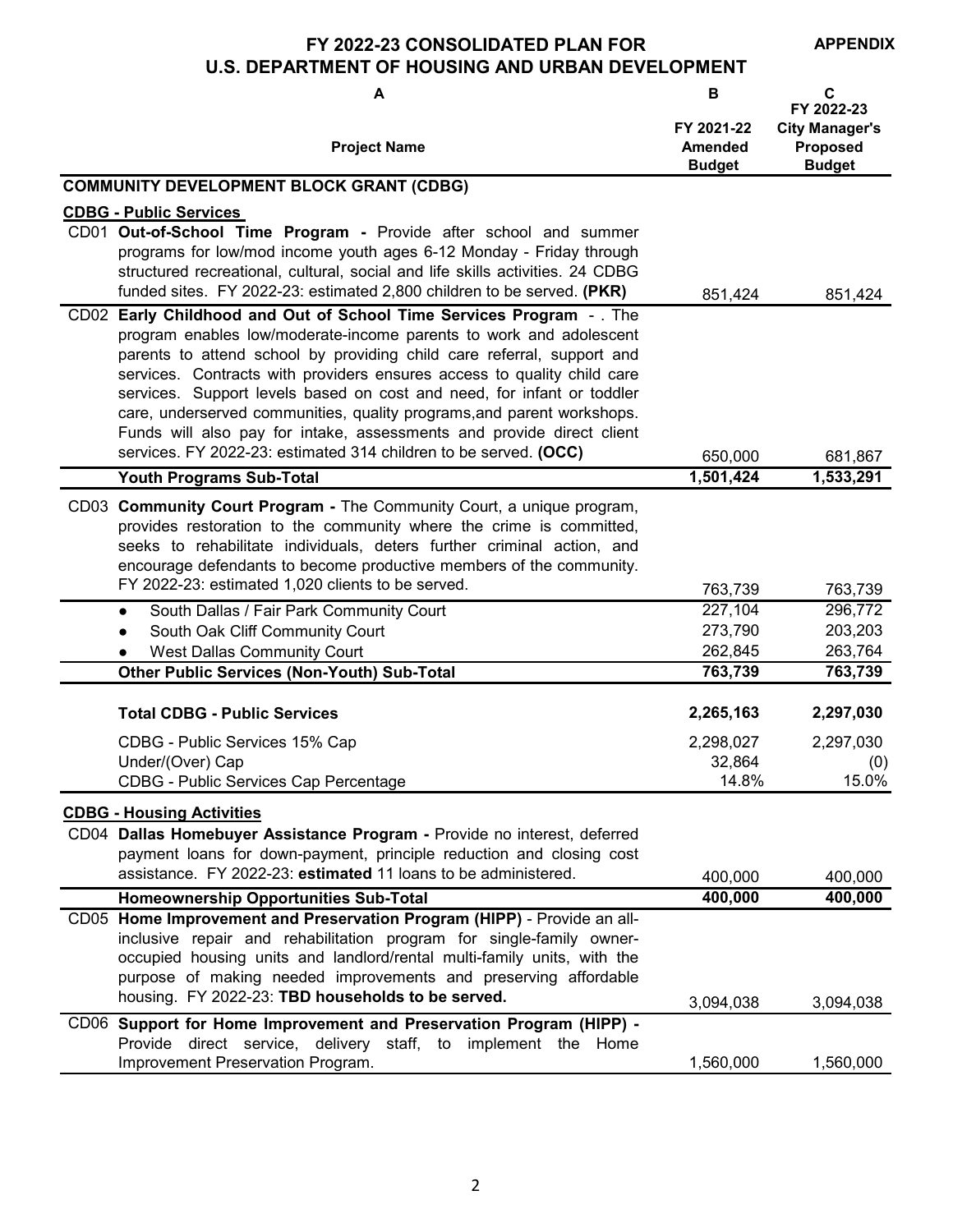**FY 2022-23 CONSOLIDATED PLAN FOR** 

**APPENDIX**

## **U.S. DEPARTMENT OF HOUSING AND URBAN DEVELOPMENT**

| A                                                                                                                                                                                                                                                                                             | B                                             | C<br>FY 2022-23                                           |
|-----------------------------------------------------------------------------------------------------------------------------------------------------------------------------------------------------------------------------------------------------------------------------------------------|-----------------------------------------------|-----------------------------------------------------------|
| <b>Project Name</b>                                                                                                                                                                                                                                                                           | FY 2021-22<br><b>Amended</b><br><b>Budget</b> | <b>City Manager's</b><br><b>Proposed</b><br><b>Budget</b> |
| CD07 Residential Development Acquisition Loan Program - Provide loans<br>and grants to affordable housing developers for acquisition, relocation,<br>and demolition to support affordable housing development for low income<br>households at 80% or below AMFI. FY 2022-23: TBD units to be  |                                               |                                                           |
| developed.                                                                                                                                                                                                                                                                                    | 2,894,000                                     | 2,894,000                                                 |
| Homeowner Repair/Development Sub-Total                                                                                                                                                                                                                                                        | 7,548,038                                     | 7,548,038                                                 |
| <b>Total CDBG - Housing Activities</b>                                                                                                                                                                                                                                                        | 7,948,038                                     | 7,948,038                                                 |
| <b>CDBG - Public Improvements</b><br>CD08 Public Facilities and Improvements - Provide improvements to public<br>facilities and infrastructure within eligible areas.                                                                                                                         | 2,400,000                                     |                                                           |
| CD09 NEW - Sidewalk Improvements - Provide sidewalk improvements in                                                                                                                                                                                                                           |                                               | 2,024,314                                                 |
| eligible areas.                                                                                                                                                                                                                                                                               | 0                                             | 1,000,000                                                 |
| CD10 NEW - ADA Improvements - Provide improvements and upgrades to<br>public facilities.                                                                                                                                                                                                      | 0                                             | 1,000,000                                                 |
| <b>Public Improvement Sub-Total</b>                                                                                                                                                                                                                                                           | 2,400,000                                     | 4,024,314                                                 |
| <b>Total CDBG - Public Improvement</b>                                                                                                                                                                                                                                                        | 2,400,000                                     | 4,024,314                                                 |
| <b>CDBG - Fair Housing and Planning &amp; Program Oversight</b>                                                                                                                                                                                                                               |                                               |                                                           |
| CD11 Fair Housing Division - Provide housing discrimination investigations,<br>fair housing education and outreach, and citizen referrals.                                                                                                                                                    | 585,206                                       | 623,432                                                   |
| CD12 Citizen Participation/CDC Support/HUD Oversight - Budget &<br>Management Services/Community Development Division. Provide<br>coordination of ConPlan budget development, citizen participation, and<br>reporting to HUD as primary City liaison.                                         | 958,048                                       | 1,129,062                                                 |
| CD13 HUD Environmental Review - Budget & Management Services.<br>Provides compliance for City's "responsible entity" designation with HUD,<br>Part 58 environmental review requirements for all HUD funded projects,<br>including Continuum of Care, Dallas Housing Authority, and nonprofits |                                               |                                                           |
| within the city limits of Dallas.<br>CD14 Community Care Management Support - Provide salaries and                                                                                                                                                                                            | 199,737                                       | 220,929                                                   |
| operational support to manage and administer CDBG-funded public<br>service programs in the Office of Community Care.                                                                                                                                                                          | 203,390                                       | 178,890                                                   |
| CD15 Housing Management Support - Provide operational support for the<br>management and administration for serving housing related CDBG                                                                                                                                                       |                                               |                                                           |
| programs.                                                                                                                                                                                                                                                                                     | 1,027,146                                     | 865,033                                                   |
| <b>Total CDBG - Fair Housing and Planning &amp; Program Oversight</b>                                                                                                                                                                                                                         | 2,973,527                                     | 3,017,346                                                 |
| CDBG - FH/PLN/Program Oversight 20% Cap<br>Under/(Over) Cap                                                                                                                                                                                                                                   | 3,017,346<br>43,819                           | 3,017,346<br>(0)                                          |
| CDBG - FH/PLN/Program Oversight Cap Percentage                                                                                                                                                                                                                                                | 20%                                           | 20%                                                       |
| TOTAL COMMUNITY DEVELOPMENT BLOCK GRANT                                                                                                                                                                                                                                                       | 15,586,728                                    | 17,286,728                                                |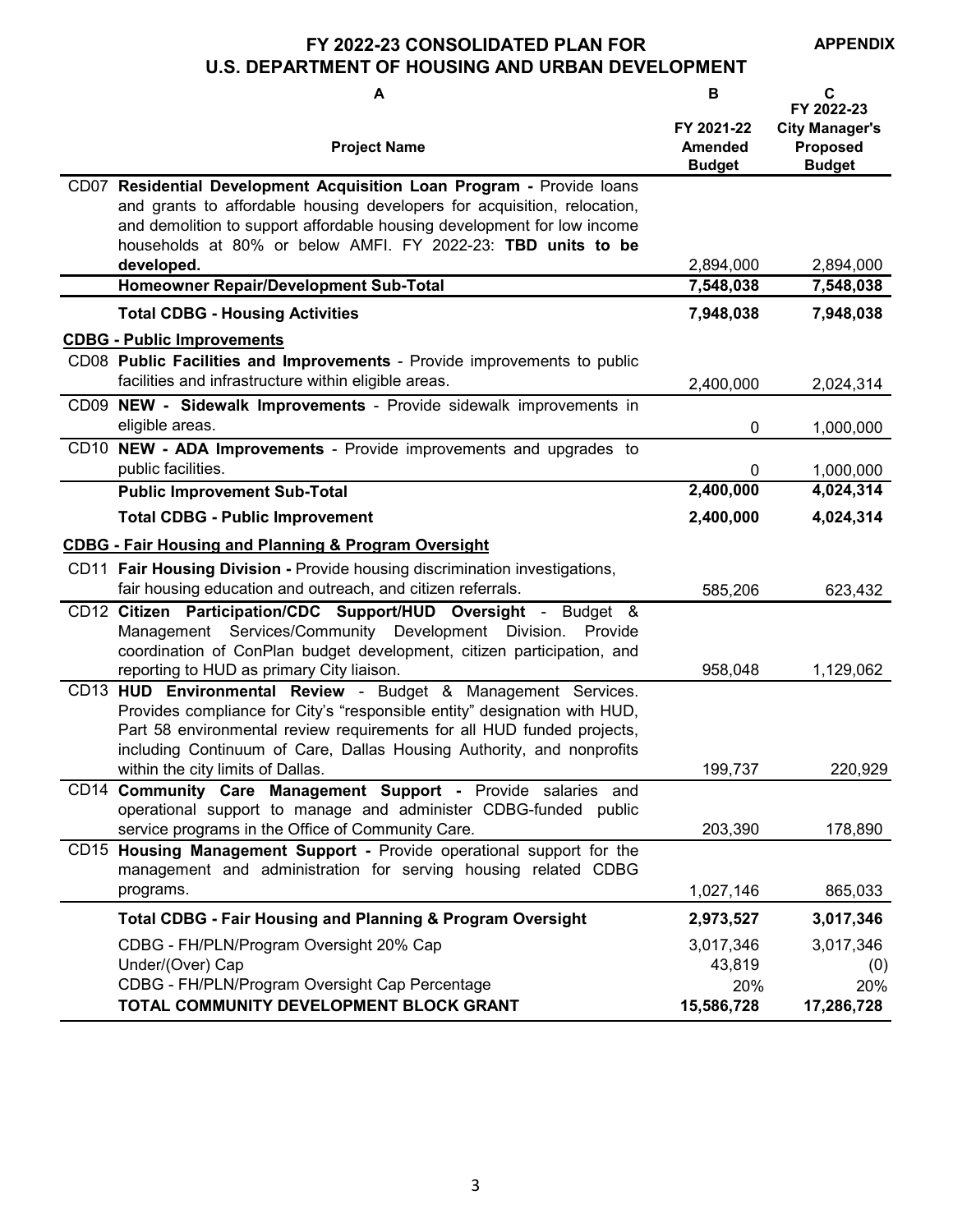**APPENDIX**

### **FY 2022-23 CONSOLIDATED PLAN FOR U.S. DEPARTMENT OF HOUSING AND URBAN DEVELOPMENT**

| A                                                                                                                                                                                                                                                                                                                                                                                                                                           | B                                      | C<br>FY 2022-23                                    |
|---------------------------------------------------------------------------------------------------------------------------------------------------------------------------------------------------------------------------------------------------------------------------------------------------------------------------------------------------------------------------------------------------------------------------------------------|----------------------------------------|----------------------------------------------------|
| <b>Project Name</b>                                                                                                                                                                                                                                                                                                                                                                                                                         | FY 2021-22<br>Amended<br><b>Budget</b> | <b>City Manager's</b><br>Proposed<br><b>Budget</b> |
| <b>HOME INVESTMENT PARTNERSHIPS PROGRAM (HOME)</b>                                                                                                                                                                                                                                                                                                                                                                                          |                                        |                                                    |
| HM01 CHDO Development Loan Program - Provide loans to City-certified<br>Community Housing Development Organizations (CHDOs) to develop<br>affordable housing for low to moderate income households earning up to<br>80% Area Median Family Income. (15% minimum)                                                                                                                                                                            | 900,000                                | 884,696                                            |
| HM02 CHDO Operating Assistance - Provides loans and grants to affordable                                                                                                                                                                                                                                                                                                                                                                    |                                        |                                                    |
| housing developers for acquisition, relocation, and demolition to support<br>affordable housing development for low income households at 80% or                                                                                                                                                                                                                                                                                             |                                        |                                                    |
| below AMFI.<br>HM03 NEW - HOME Project Cost - Project implemented in conjunction with                                                                                                                                                                                                                                                                                                                                                       | 150,000                                | 0                                                  |
| Project #20 (HOME DHAP). Primary Purpose: Direct assistance provided<br>to eligible homebuyers for down payment, principle reduction, and closing<br>costs based on borrowers' need and debt capacity.                                                                                                                                                                                                                                      | 0                                      | 450,000                                            |
| HM04 HOME Program Administration - Provide operational support for the                                                                                                                                                                                                                                                                                                                                                                      |                                        |                                                    |
| administration and servicing of the HOME programs which are housing<br>based. (10% maximum)                                                                                                                                                                                                                                                                                                                                                 | 589,796                                | 589,796                                            |
| HM05 Dallas Homebuyer Assistance Program - Provide no interest, deferred<br>payment loans for down-payment, principle reduction and closing cost<br>assistance. DHAP is offered to homebuyers up to eighty percent (80%)<br>Area Median Family Income. Eligible homebuyers must get a principal<br>mortgage through participating lenders and complete a homebuyer<br>counseling course by a HUD approved trainer. FY 2022-23: estimated 11 |                                        |                                                    |
| households to be served.                                                                                                                                                                                                                                                                                                                                                                                                                    | 400,000                                | 400,000                                            |
| HM06 Housing Development Loan Program - Provide private and nonprofit<br>organizations with loans for the development of single family housing (1-<br>4units) and multifamily housing (5 or more units); FY 2022-23 estimated<br>75 homes funded.                                                                                                                                                                                           | 4,358,172                              | 4,073,476                                          |
| TOTAL HOME INVESTMENT PARTNERSHIP PROGRAM                                                                                                                                                                                                                                                                                                                                                                                                   | 6,397,968                              | 6,397,968                                          |
| <b>EMERGENCY SOLUTIONS GRANT (ESG)</b>                                                                                                                                                                                                                                                                                                                                                                                                      |                                        |                                                    |
| ES01 Emergency Shelter - Provide (i) payment of operational costs for<br>shelters or transitional housing facilities for homeless persons, and (ii)<br>essential services to homeless persons residing in shelters or transitional<br>housing facilities. Emergency Shelter and Street Outreach costs<br>combined are limited to 60.0% of the grant. FY 2022-23 estimated 4,500<br>persons to be served (OHS)                               | 538,680                                | 627,847                                            |
| ES02 Street Outreach - Provide direct services designed to meet the<br>immediate needs of unsheltered homeless persons by connecting them<br>with emergency shelter, housing, and/or critical health services.<br>Emergency Shelter and Street Outreach costs combined are limited to<br>60.0% of the grant. FY 2022-23 estimated 272 persons to be served<br>(OHS)                                                                         |                                        |                                                    |
| <b>Essential Services/Operations Sub-Total</b>                                                                                                                                                                                                                                                                                                                                                                                              | 177,682<br>716,362                     | 146,291<br>774,138                                 |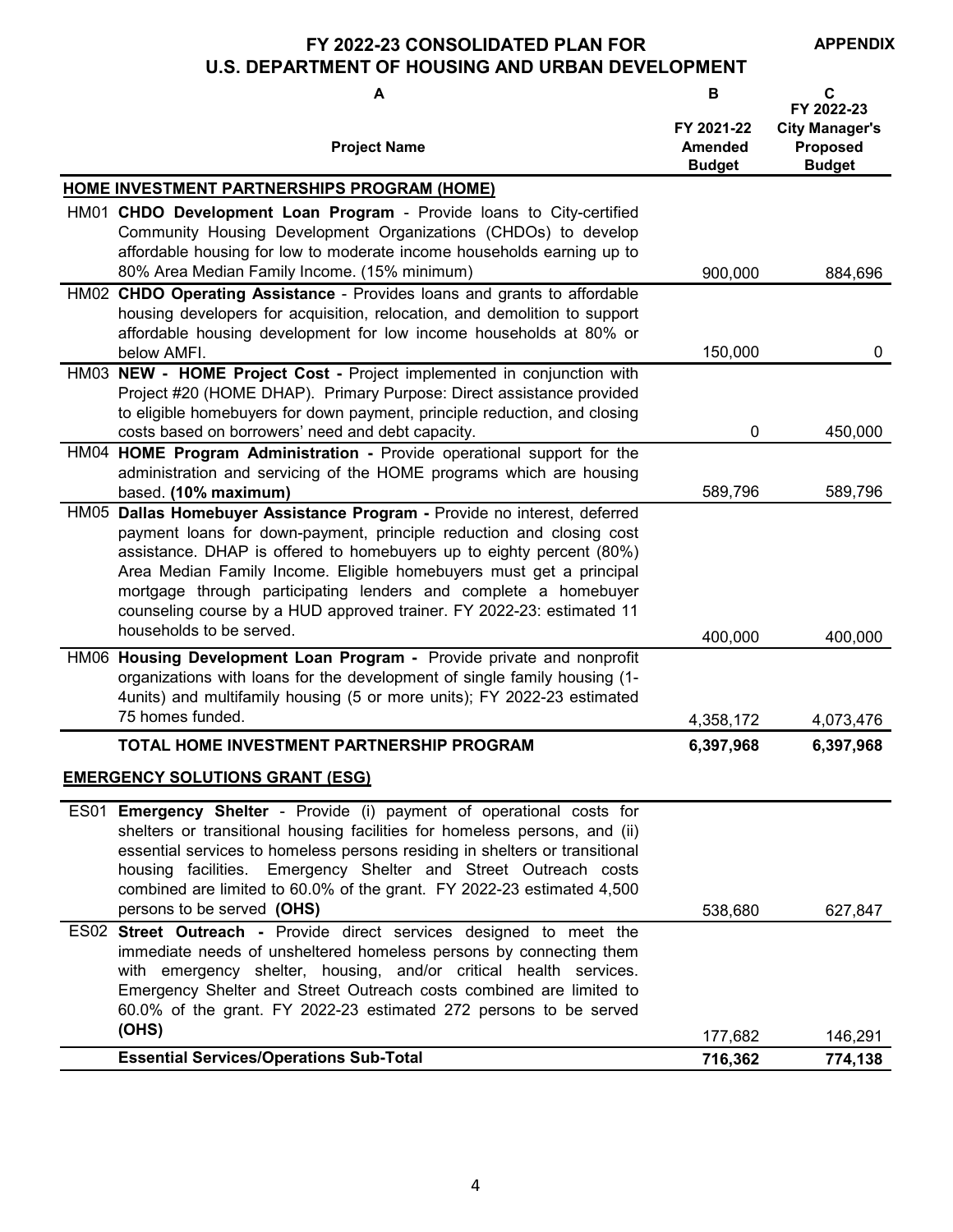**FY 2022-23 CONSOLIDATED PLAN FOR** 

**APPENDIX**

# **U.S. DEPARTMENT OF HOUSING AND URBAN DEVELOPMENT**

| A                                                                                                                                                                                                                                                                                                                                                                                                                                                                      | В                                             | C<br>FY 2022-23                                           |
|------------------------------------------------------------------------------------------------------------------------------------------------------------------------------------------------------------------------------------------------------------------------------------------------------------------------------------------------------------------------------------------------------------------------------------------------------------------------|-----------------------------------------------|-----------------------------------------------------------|
| <b>Project Name</b>                                                                                                                                                                                                                                                                                                                                                                                                                                                    | FY 2021-22<br><b>Amended</b><br><b>Budget</b> | <b>City Manager's</b><br><b>Proposed</b><br><b>Budget</b> |
| ES03 Homeless Prevention - Provide financial assistance and housing<br>relocation/stabilization services to persons at-risk of homelessness and<br>meet income limit below 30% of the area median income. Provide short-<br>term (3 months) and medium-term (4 - 24 months) rental assistance;<br>payment of rental arrears up to 6 months. FY 2022-23 estimated 102<br>persons to be served. (OCC)                                                                    | 246,086                                       | 246,086                                                   |
| <b>Homeless Prevention Sub-Total</b>                                                                                                                                                                                                                                                                                                                                                                                                                                   | 246,086                                       | 246,086                                                   |
| ES04 Rapid Re-Housing - Provide the rapid re-housing assistance to persons<br>who are homeless, to include: (i) housing relocation and stabilization<br>services (HRSS) service costs (ii) HRSS financial assistance and (iii)<br>rental assistance (including short-term (3 months) and medium-term (4-24<br>months) rental assistance and one-time payment of up to 6 months of<br>rental arrears. FY 2022-23 estimated 29 persons to be served (OHS)                | 238,782                                       | 178,003                                                   |
| <b>Rapid Re-Housing Sub-Total</b>                                                                                                                                                                                                                                                                                                                                                                                                                                      | 238,782                                       | 178,003                                                   |
| ES05 ESG Administration - Provide monitoring, reporting, and evaluation of<br>contracts and related activities. Administrative costs are limited to 7.5%<br>of the grant. (OHS)                                                                                                                                                                                                                                                                                        | 66,000                                        | 69,003                                                    |
| ES06 ESG Administration - Provide monitoring, reporting, evaluation and<br>environmental review for program activities. Administrative costs are<br>limited to 7.5% of the grant. (BMS)                                                                                                                                                                                                                                                                                | 23,000                                        | 23,000                                                    |
| <b>Program Administration Sub-Total</b>                                                                                                                                                                                                                                                                                                                                                                                                                                | 89,000                                        | 92,003                                                    |
| TOTAL EMERGENCY SOLUTIONS GRANT                                                                                                                                                                                                                                                                                                                                                                                                                                        | 1,290,230                                     | 1,290,230                                                 |
| <b>HOUSING OPPORTUNITIES FOR PERSONS WITH AIDS (HOPWA)</b><br>HW01 Emergency/Tenant Based Rental Assistance - Provide financial<br>assistance and staff costs for emergency short-term rent/mortgage/utility<br>assistance, long-term tenant-based rental assistance, and permanent<br>housing placement, to persons with HIV/AIDS and their families who live<br>in the Dallas eligible metropolitan area. FY 2022-23 estimated 434<br>households to be served. (OHS) |                                               |                                                           |
|                                                                                                                                                                                                                                                                                                                                                                                                                                                                        | 2,232,600                                     | 2,455,000                                                 |
| HW02 Emergency Tenant Based Rental/Financial Assistance - Provide<br>financial assistance<br>and<br>staff costs for<br>emergency<br>short-term<br>rent/mortgage/utility assistance, long-term tenant-based rental assistance,<br>and permanent housing placement, to persons with HIV/AIDS and their<br>families who live in the Dallas eligible metropolitan area. FY 2022-23<br>estimated 320 households to be served. (OCC)                                         |                                               |                                                           |
|                                                                                                                                                                                                                                                                                                                                                                                                                                                                        | 2,223,252                                     | 2,223,252                                                 |
| HW03 Facility Based Housing - Provide housing operation costs, including<br>lease, maintenance, utilities, insurance and furnishings) and supportive<br>services, as well as rehabilitation/repair/acquisition, at facilities and<br>master leasing that provide assistance to persons with HIV/AIDS and their<br>families who live in the Dallas eligible metropolitan area. FY 2022-23<br>estimated 234 households to be served. (OHS)                               | 2,640,000                                     | 2,385,000                                                 |
|                                                                                                                                                                                                                                                                                                                                                                                                                                                                        |                                               |                                                           |